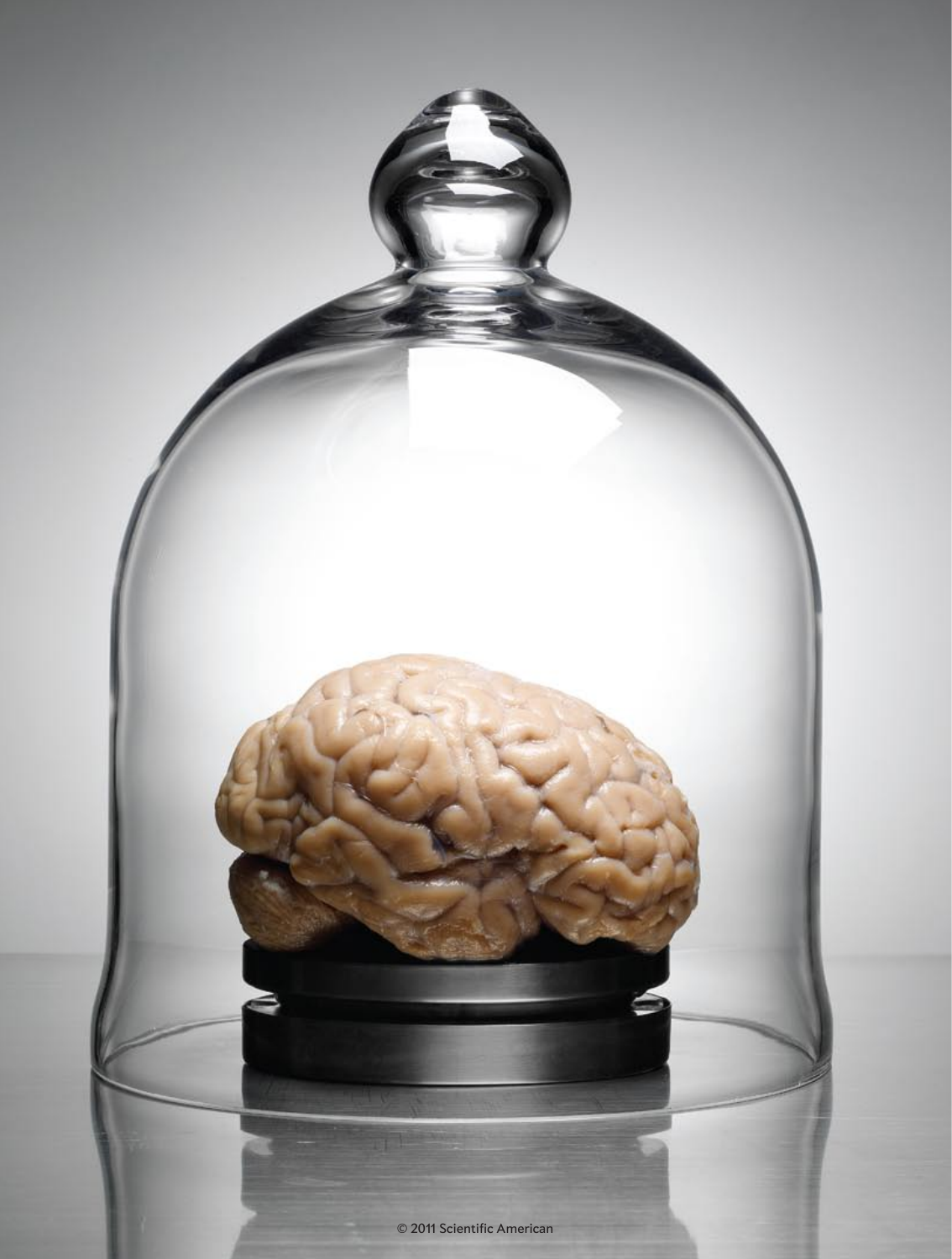# When tragedy strikes, most of us ultimately rebound surprisingly well. Where does such resilience come from? PSYCHOLOGY THE NEUROSCIENCE **True Lines (Separately Strikes, most of us ultimately rebou OF**

*By Gary Stix*

N<br>
S<br>
S<br>
S<br>
aske<br>
in<br>
aske<br>
where n fall 2009 jeannine brown miller was driving home with her husband after a visit with her mother in Niagara Falls, N.Y. She came upon a police roadblock near the entrance to the Niagara University campus. Ambulance lights flashed up ahead. Miller knew her 17-year-old son, Jonathan, had been out in his car. Even though she couldn't make out what was happening clearly, something told her she should stop. She asked one of the emergency workers on the scene to check whether the car had the license plate "J Mill." A few minutes

later a policeman and a chaplain approached, and she knew, even before they reached her, what they would say.

The loss of her son—the result of an undiagnosed medical problem that caused his sudden death even before his car rammed a tree—proved devastating. Time slowed to a crawl in the days immediately after Jonathan's death. "The first week was like an eternity," she says. "I lived minute by minute, not even hour by hour. I would just wake up and not think beyond what was in front of me."

### **in brief**

**Convention held** that psychological resilience to life's stresses remained a fairly rare event, a product of lucky genes or good parenting. **Research into bereavement** and nat-

that the quality of resilience is, in fact, relatively commonplace. **People respond** to the worst life has to offer with varied behaviors, some of

ural disasters has found in recent years

which might be classified as narcissistic or dysfunctional in some other way. **But these behaviors**—coping ugly, as one researcher calls it—ultimately help with adaptation in a crisis.

**The question arises** whether interventions to teach resilience—programs already instituted in schools and in the military—will really help if people cope naturally on their own.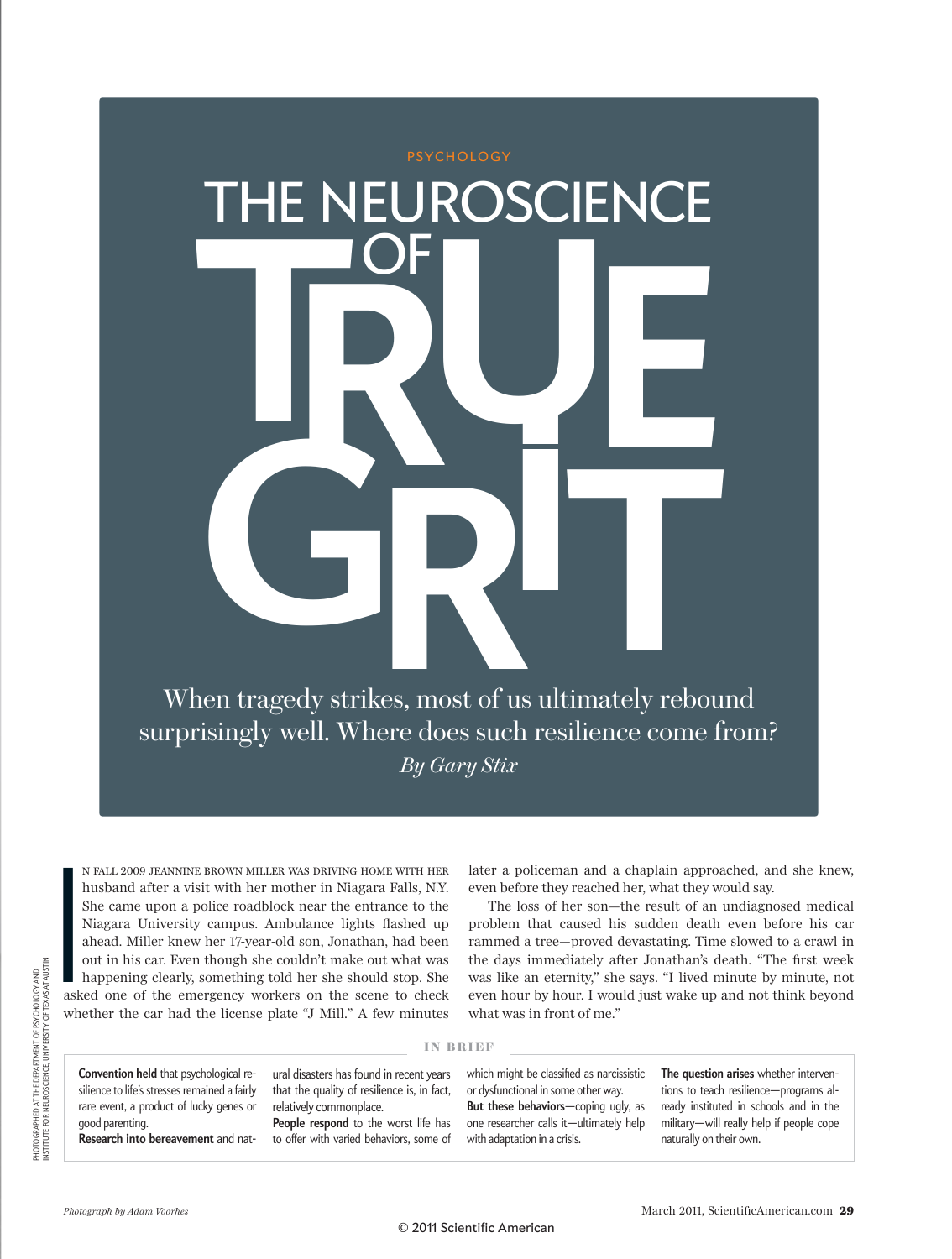

**Jeannine Brown Miller,** who weathered her son's death in 2009, touches the tree into which Jonathan's car crashed.

Support came from multiple places, including her own personal decisions. Five hundred of Jonathan's classmates from Lewiston-Porter High School attended the wake and funeral, a demonstration of sentiment that helped to assuage the pain. She also found solace in her devout Catholic faith. After two weeks she returned to work as a human resources consultant. A couple of months after the accident she could visit the restaurant where she and her son had breakfasted the day he died. Support from the community never wavered. A ceremony honored Jonathan at the high school graduation, a Jonathan "J Mill" Miller Facebook page receives regular updates, and a local coffee shop serves "76" coffee in memory of his now retired football number. A year on she still cries every day, but she has found many ways to cope.

When the worst happens—a death in the family, a terrorist attack, an epidemic of virulent disease, paralyzing fear in the midst of battle—we experience a sense of profound shock and disorientation. Yet neuroscientists and psychologists who look back at the consequences of these horrific events have learned something surprising: most victims of tragedy soon begin to recover and ultimately emerge largely emotionally intact. Most of us demonstrate astonishing natural resilience to the worst that life throws our way.

The study of resilience is starting to uncover a series of underlying mechanisms through brain imaging and gene databases in addition to psychologists' traditional tools of social science questionnaires. After disaster strikes, biochemical, genetic and behavioral factors act together to restore our emotional equilibrium. Research seeks insights into the foundations of emotional strength—an understanding that may someday teach us what to do when the natural healing processes fail.

In the meantime, schools, the military and the corporate world are not waiting for a complete picture of genes, neurotransmitters and the rest before embarking on programs to inoculate against life's biggest stresses. In the absence of a definitive handbook on hardiness, a vigorous debate has emerged over whether any attempt to toy with what may be an innate quality may leave us worse off. The debate has special urgency now, as the U.S. Army begins a gargantuan training program to inculcate resilience in more than a million soldiers and their families, perhaps one of the largest psychological interventions ever undertaken by a single institution.

## **The MechanismS of Resilience**

sigmund freud had written in 1917 of the necessity of "grief work" in which we take back the emotional energy, or libido, as he called it, that had been invested in the now "non-existent object"—in other words, the deceased. This century-old view of the psyche as a plumbing system for channeling subliminal life forces prevailed, in the absence of evidence to the contrary, until recent decades. That is when psychologists and neurobiologists began to probe for alternative explanations.

One of the things they began to look at is the nature of resilience. The term "resilience" (from the Latin *re* for "back" and *salire* for "to leap") joined the psychological lexicon from the physical sciences. In a psychological sense, says University of California, Los Angeles, resilience researcher Christopher M. Layne, "it basically means that you spring back to functioning in a short period," like a steel beam, which bends under stress and returns afterward to where it started. Of course, no little metal strip in our heads acts as a thermostat that bends when our emotions run hot, triggering a neurochemical cascade that returns us to a set point of emotional equilibrium. Scientists have found that our biology is more complicated than the analogy from metallurgy.

Resilience begins at a primal level. If someone takes a swing at you, the hypothalamus—a relay station in the brain that links the nervous and endocrine systems—churns out a stress signal in the form of corticotropin-releasing hormone, which begins a chemical deluge telling you to put up your dukes or head for the hills. Your brain pulsates like a flashing light: fight or flight, fight or flight. Afterward, the biological typhoon subsides. If you are constantly called on to defend your turf, a set of stress hormones gush constantly. One of them, cortisol, produced by the adrenal glands near the kidneys, can actually damage brain cells in the hippocampus and amygdala, regions involved with memory and emotion. So you end up an emotional and physical wreck. Luckily, the vast majority of us have resilience on our side.

Stress hormones, aided by certain protective biochemicals, seem to switch off more readily in people who are resilient. In recent years scientists have discovered a number of biological signposts that indicate that a person might be capable of toughing it out. The list is long and involves chemicals such as DHEA (dehydroepiandrosterone), which lessens the effects of cortisol, and neuropeptide Y, which appears to, among other things, reduce anxiety by counteracting the effects of corticotropin-releasing hormone, released by the hypothalamus. In 2000 Dennis S. Charney and other researchers at the Yale University–affiliated VA Hospital in West Haven, Conn., found that under the intense stress of mock interrogations, U.S. soldiers with higher blood levels of neuropeptide Y performed better during the exercise. Later, in 2006, Rachel Yehuda and others at the Bronx Veterans Affairs Medical Center discovered that elevated levels of the chemical in combat veterans meant a lower risk of post-traumatic stress disorder.

Many biological pathways—chains of interacting proteins—contribute to something as multifaceted as resilience. So far, though, scientists have put together little more than a tantalizing collection of hints of the biological profile of the hardy soul. In May 2010 Eric J.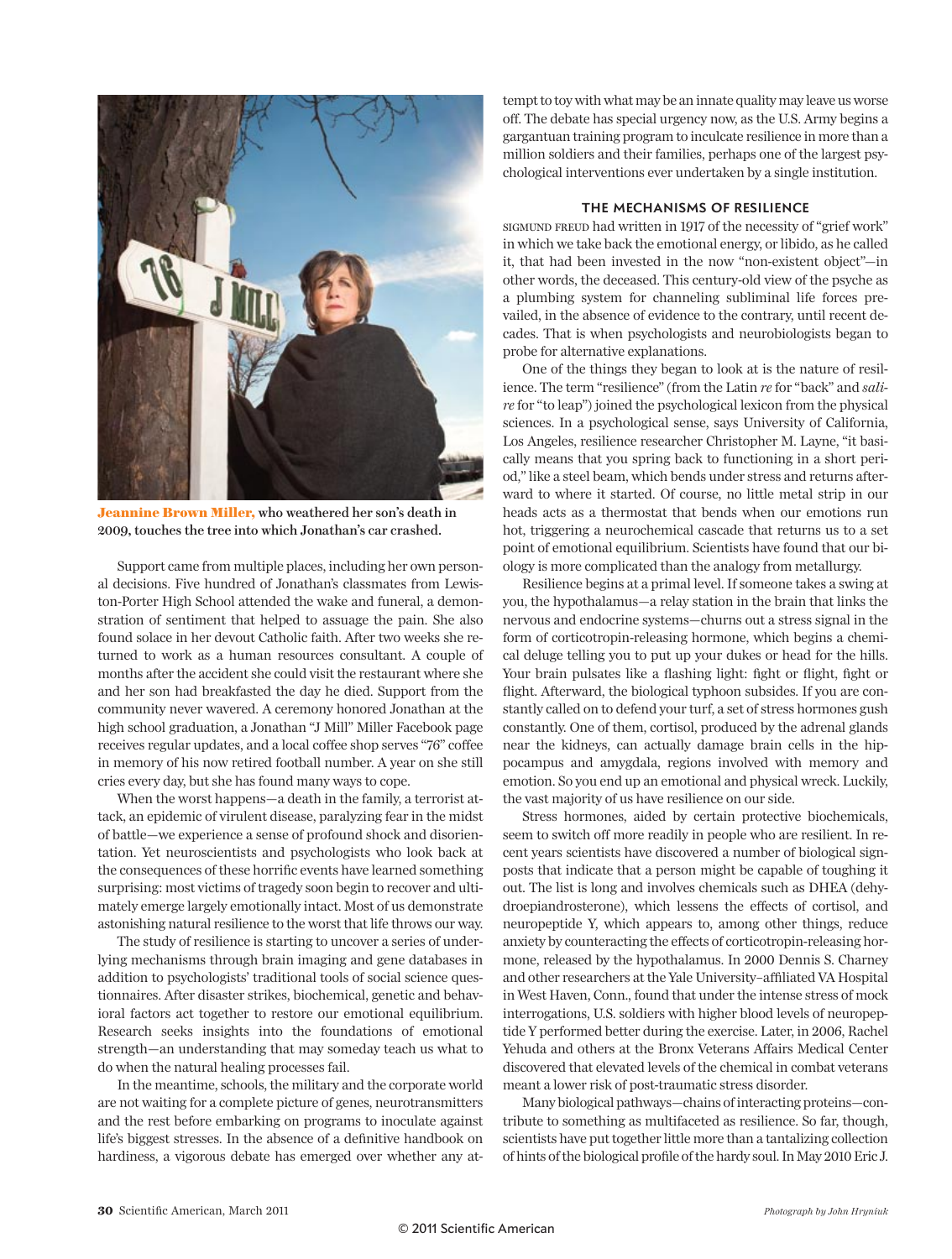Nestler of Mount Sinai Medical Center and his colleagues reported, for instance, on a protein, called DeltaFosB, that appears to protect mice and possibly humans against stress induced from being alone and isolated or threatened by more aggressive mice. DeltaFosB acts as a molecular switch that turns on a whole set of genes (inducing production of the proteins they encode). It registered high levels in resilient rodents and was deficient in postmortem brain tissue of depressed patients. A drug that boosts DeltaFosB might protect against depression and bolster resilience more generally.

Still, it will be a while before an energy drink gets stoked with resilience powder. A pill that ups the brain's production of DeltaFosB might one day become a reality. For the time being, the work remains confined to rodents, as investigators explore the subtleties of a chemical that not only enables mice to nobly withstand the best efforts of laboratory researchers to scare them to death but may also, more ominously, play a role in the rewarding sensations of drug addiction.

# **RESILIENCE BOOSTERS**

Toning Down the Brain's Alarm System

When faced with danger, the brain initiates a chemical cascade that primes you to put 'em up or run away. In turn, a series of chemicals in the brain can dampen this response, thereby promoting resilience to stress. One key chemical cycle begins when the hypothalamus releases corticotropin-releasing hormone (CRH), causing the pituitary gland to secrete adrenocorticotropin hormone (ACTH) into the bloodstream, which triggers the adrenal glands (near the kidneys) to release the hormone cortisol. Cortisol heightens the body's ability to respond to challenging situations, but too much can over time cause lasting damage. To help keep things in check, a series of chemicals (*two shown below*) dampens the stress response. Drugs or psychotherapy might stimulate production of these stress busters.



An array of other genes and proteins may contribute, but as with DeltaFosB, researchers must tread cautiously. The *5-HTT*  gene, once thought to be a key "resilience gene," provides a cautionary tale of the pitfalls of a purely genetic approach. Nearly a decade ago a number of studies showed that people with the lengthier version of this gene seemed to resist depression more ably than those who had the shorter form—in other words, they were more resilient.

The gene made it big in 2006, when a *New York Times Magazine* article pointed to the imminent arrival of a commercial *5-HTT*  test to assess resilience. This early optimism quickly faded into confusion (a common pattern in studies purporting to tie a complex behavior to a single gene). Two recent so-called meta-analyses of studies found that the evidence did not confirm a link between a variant of the *5-HTT* gene and depression induced by stressful life events. Another one did find a connection. If the gene is linked to resilience, the tie is likely a weak one. Ultimately, the psychobiology of resilience may lead to new drugs and more precise methods of assessing our adaptation to life stresses. For now, immediate insights into understanding the resilient self will come not from studying a gene or cell receptor but rather from performing old-fashioned face-to-face interviews with those immersed in personal crisis.

### **Coping Ugly**

behavioral scientists have accumulated decades of data on both adults and children exposed to trauma. George A. Bonanno of Teachers College at Columbia University has devoted his career as a psychologist to documenting the varieties of resilient experience, focusing on our reactions to the death of a loved one and to what happens in the face of war, terror and disease. In every instance, he has found, most people adapt surprisingly well to whatever the world presents; life returns to a measure of normalcy in a matter of months. The theme of his research pervades the corner office in an aging building at Columbia. On the inner door, he has pasted a clipping from a German newspaper that profiled him with a headline: "S\*\*t Happens, Bonanno Says."

Bonanno started researching how we respond emotionally to bereavement and other traumatic events in the early 1990s while at the University of California, San Francisco. In those days, the prevailing wisdom held that the loss of a close friend or relative left indelible emotional scars—and Freudian grief work or a similar tonic was needed to return the mourner to a normal routine. Bonanno and his colleagues approached the task with open minds. Yet, again and again during the experiments, they found no trace of psychic wounds, raising the prospect that psychological resilience prevails, that it was not just a rare occurrence in individuals blessed with propitious genes or gifted parents. This insight also raised the unsettling prospect that latter-day versions of grief work might end up producing more harm than good.

In one example of his work, Bonanno and his colleague Dacher Keltner analyzed facial expressions of people who had lost loved ones recently. The videos bore no hint of any permanent sorrow that needed extirpation. As expected, the videos revealed sadness but also anger and happiness. Time and again, a griefstricken person's expression would change from dejection to laughter and back.

Were the guffaws genuine, the researchers wondered? They slowed down the video and looked for contraction of the orbicularis oculi muscles around the eyes—movements known as Du-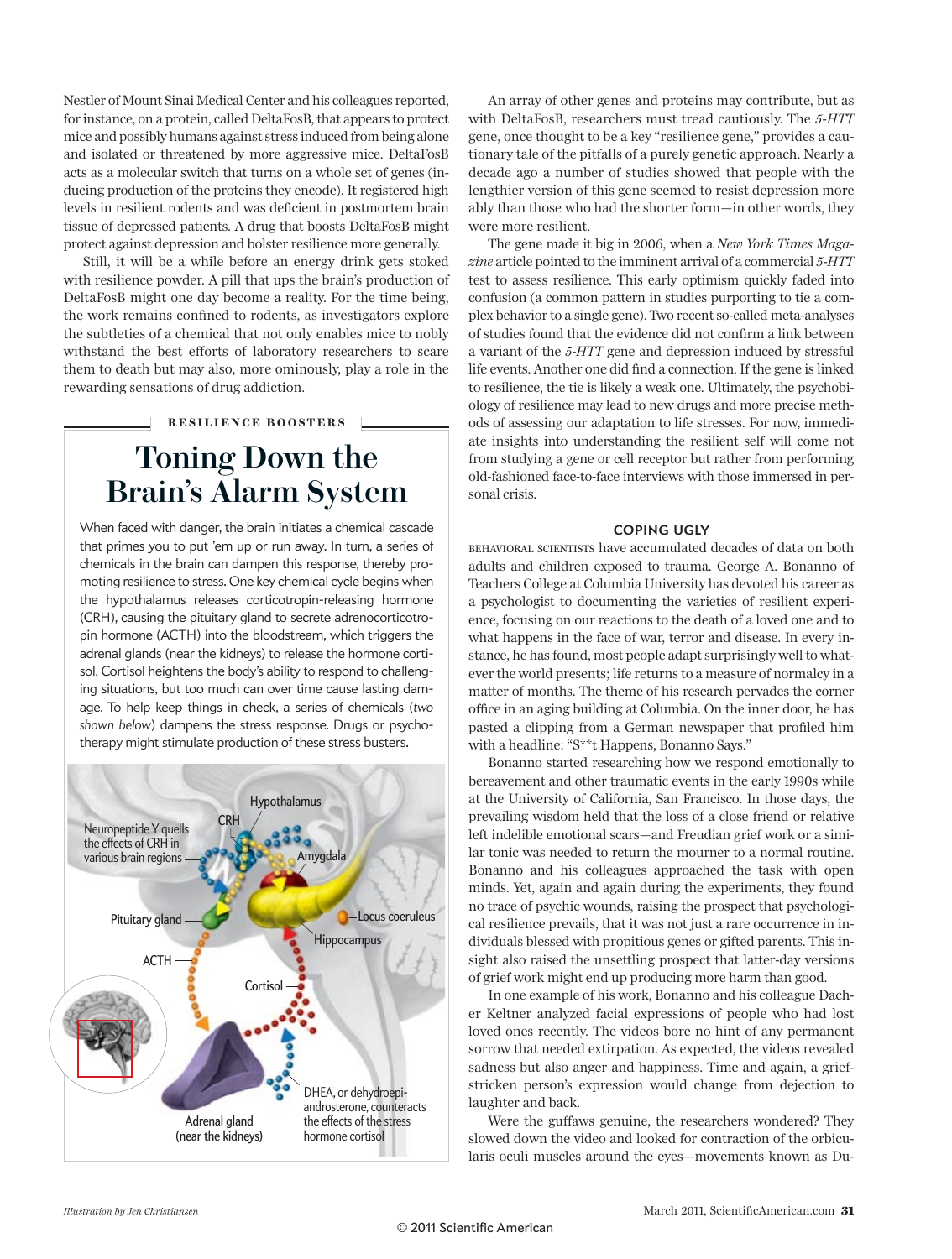

**Hurricane Katrina** tested the resilience of New Orleans residents.

chenne expressions that confirm that laughs are what they seem, not just an artifact of a polite but insincere titter. The mourners, it turns out, exhibited the real thing. The same oscillation between sadness and mirth repeated itself in study after study.

What does it mean? Bonanno surmises that melancholy helps us with healing after a loss, but unrelenting grief, like clinical depression, is just too much to bear, overwhelming the mourner. So the wiring inside our heads prevents most of us from getting stuck in an inconsolable psychological state. If our emotions get either too hot or cold, a kind of internal sensor—call it a "resilience-stat"—returns us to equilibrium.

Bonanno expanded his studies beyond bereavement. At Catholic University and later Columbia, he interviewed survivors of sexual abuse, New Yorkers who had gone through the 9/11 attacks and Hong Kong residents who had lived through the SARS epidemic. Wherever he went, the story was the same: "Most of the people looked like they were coping just fine."

A familiar pattern emerged. In the immediate aftermath of death, disease or disaster, a third to two thirds of those surveyed experienced few, if any, symptoms that would merit classification as trauma: sleeping difficulties, hypervigilance or flashbacks, among other symptoms. Within six months the number that remained with these symptoms often fell to less than 10 percent.

Yet if most of these people did not confront lasting harm, what were they feeling? Had they escaped unscathed? It was difficult to know. The introduction of post-traumatic stress disorder into the *Diagnostic and Statistical Manual of Mental Disorders* in 1980 had tended to narrow psychologists' perspective. The framework established by the diagnostic manual tended to push researchers toward study of only groups who met the rote classification of post-traumatic stress disorder. The new trauma designation meant that patients who displayed symptoms of stress would get shoved into this diagnostic basket, even if they were ultimately capable of muddling through.

Bonanno began to inspect the feelings of those who had not sought psychological help. Subjects in social science research have notoriously distorted recollections of past events when they fill out questionnaires: when their worlds cave in, they may exaggerate how bad things are or remember them as overly catastrophic. To compensate, Bonanno began to do so-called prospective studies in which he would follow groups of varied ages before some of the individuals in those groups would die, a technique that helped to eliminate what psychologists label recall bias. He also began to use a sophisticated statistical technique—latent growth mixture modeling—that enabled him to delineate more precisely the specific type of reactions people experienced following trauma.

Similar to the earlier laughter studies, these more incisive looks at the bereavement process captured a wide range of responses that did not fit neatly into categorizations used to designate healthy adaptation. The messiness of it all prompted Bonanno to label the less classic responses "coping ugly." Some people engaged in

"self-enhancing bias"—inflated perceptions of who they were and how they acted, behavior that, in other circumstances, may have bordered on narcissism. For the mourner, these slight distortions may have served to avoid rumination: Could I have done something different to prevent this from happening?

Ego boosting was not the only strategy. Others repressed negative thoughts and emotions—and some just convinced themselves that they could handle whatever came their way. Still others laughed and smiled their way through, even though many psychologists would consider this an unhealthy form of denial. Bonanno found that coping ugly served not only the bereaved but also Bosnian civilians in Sarajevo in the aftermath of the Balkan conflict and witnesses of the 9/11 attack on the World Trade Center Towers. The people were similar to Fred Johnson, who coped his way through the aftermath of Hurricane Katrina.

Johnson, 57, a lifelong New Orleans resident responded to Katrina by helping with the posthurricane rescue at the Superdome. The lines snaking from the stadium to board buses leaving the city furnished a disquieting spectacle. Some parents were so distraught as they emerged from the stadium that they tried to hand their young children to the rescuers. Others had soiled themselves. Aghast when he first witnessed the scene, Johnson lost it. He moved away from the entrance of the giant structure and burst into tears. The whole thing was just too much. Then a few minutes later he stopped, and what he calls his "governor" kicked in. Johnson explains: "When I become overwhelmed, I think my process is this. I'm going to cry about it, I'm going to dry my eyes and then I'm going back to work, but I'm not going to keep crying, crying, crying. I think that's my governor. That's how I keep my sanity."

Bonanno's work has won acclaim, but not everyone remains convinced that resilience is as innate as his studies suggest. Some colleagues claim that he defines the term too broadly. Bonanno acknowledges that adversity in childhood can lead to more lasting consequences than transient emotions that arise after a death in the family or a natural disaster. Yet the reactions of most adults, whether to a job loss or a tidal wave, reveal that the ability to rebound remains the norm throughout adult life.